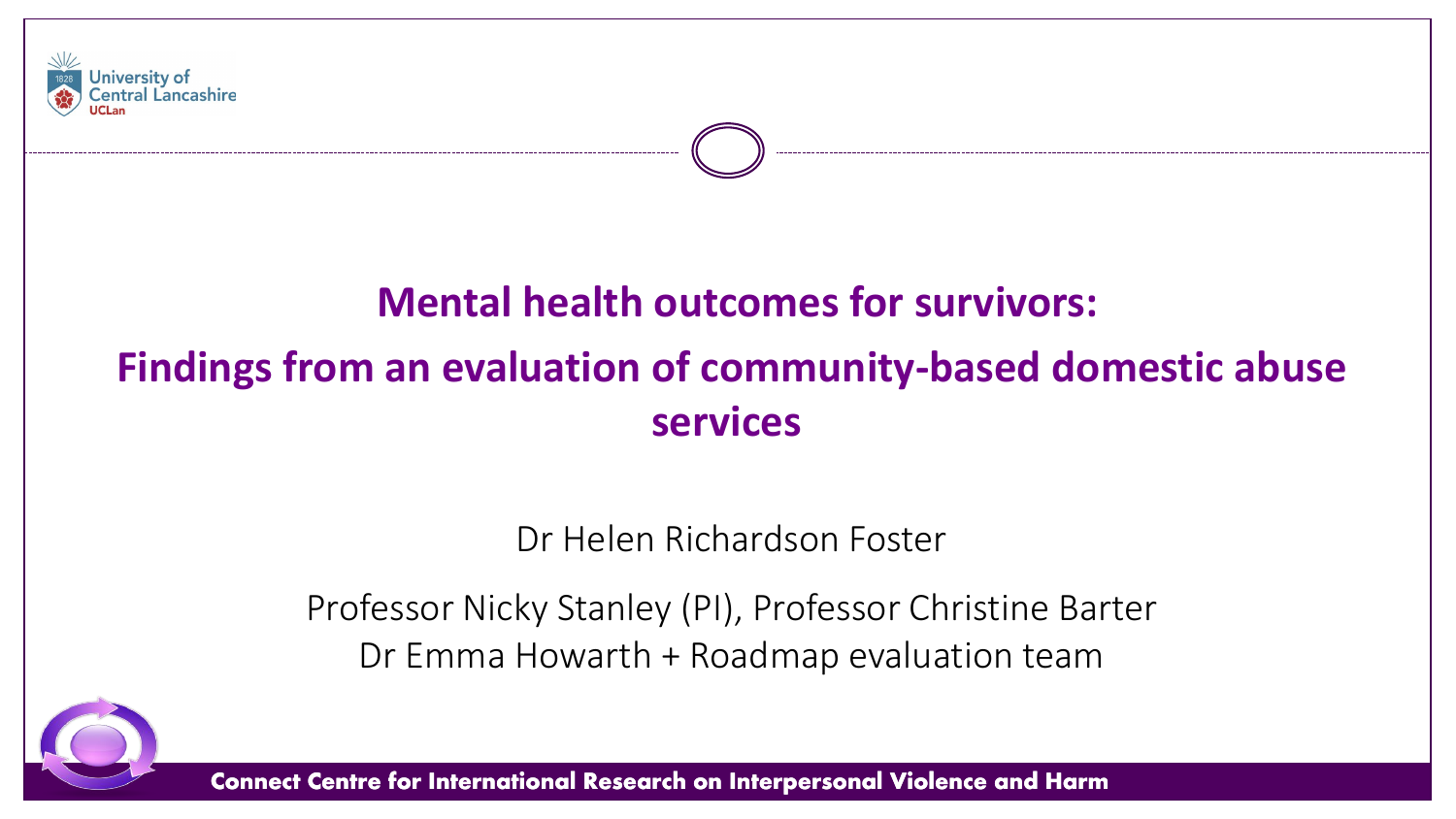



- ❖ Introduction to the evaluation and service
- ❖ Evaluation methods & who used the service
- ❖ Mental health outcomes for service users
- ❖ Facilitators and key service elements

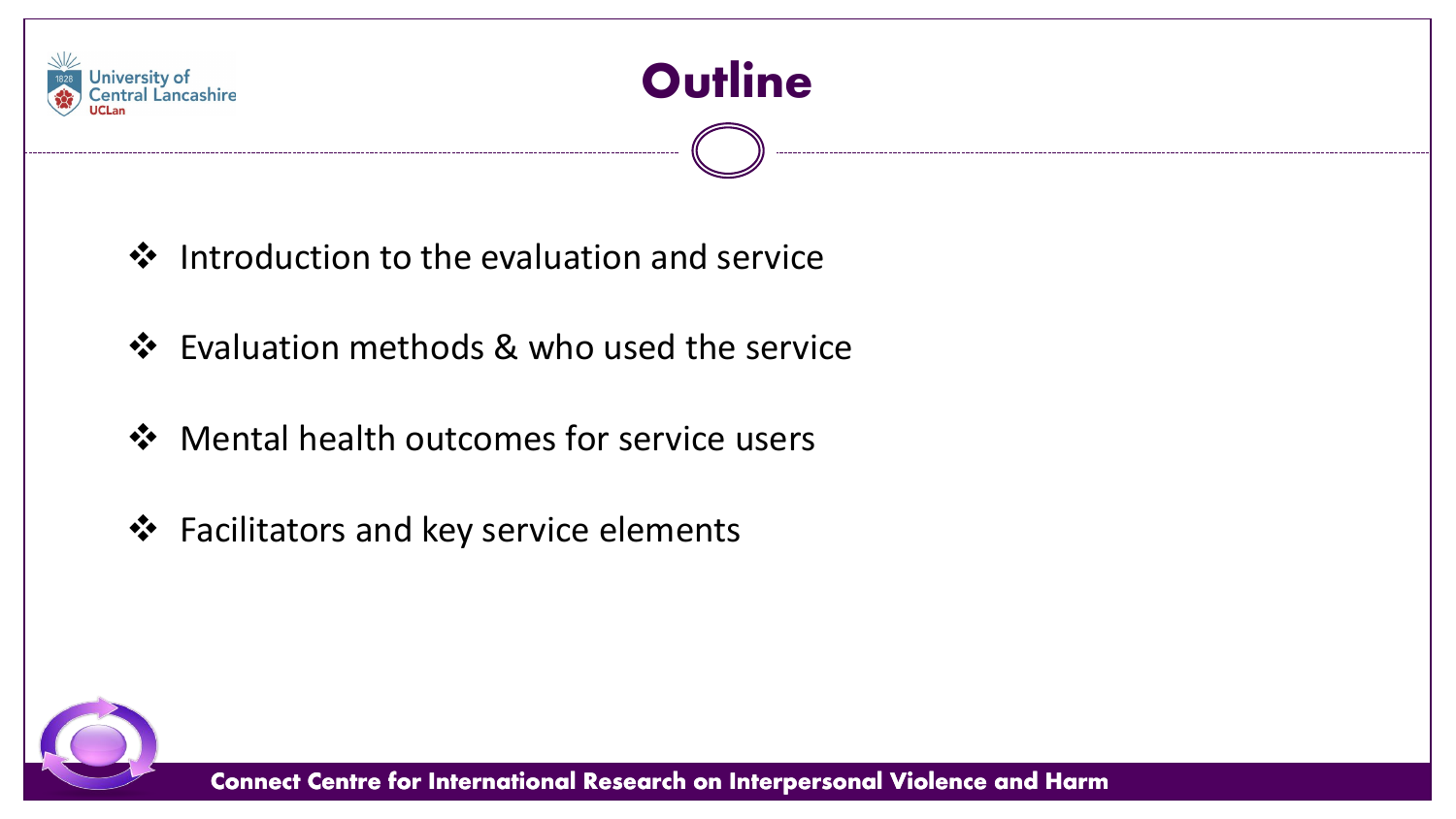

# **The Roadmap Evaluation**

### women's aid until women & children are safe





- The Evaluation **Canadian Contract Contract Contract Contract Contract Contract Contract Contract Contract Contract Contract Contract Contract Contract Contract Contract Contract Contract Contract Contract Contract Contra** PI: Professor Nicky Stanley (UCLan)
	- Co-produced with Survivor researchers
	- PhD students









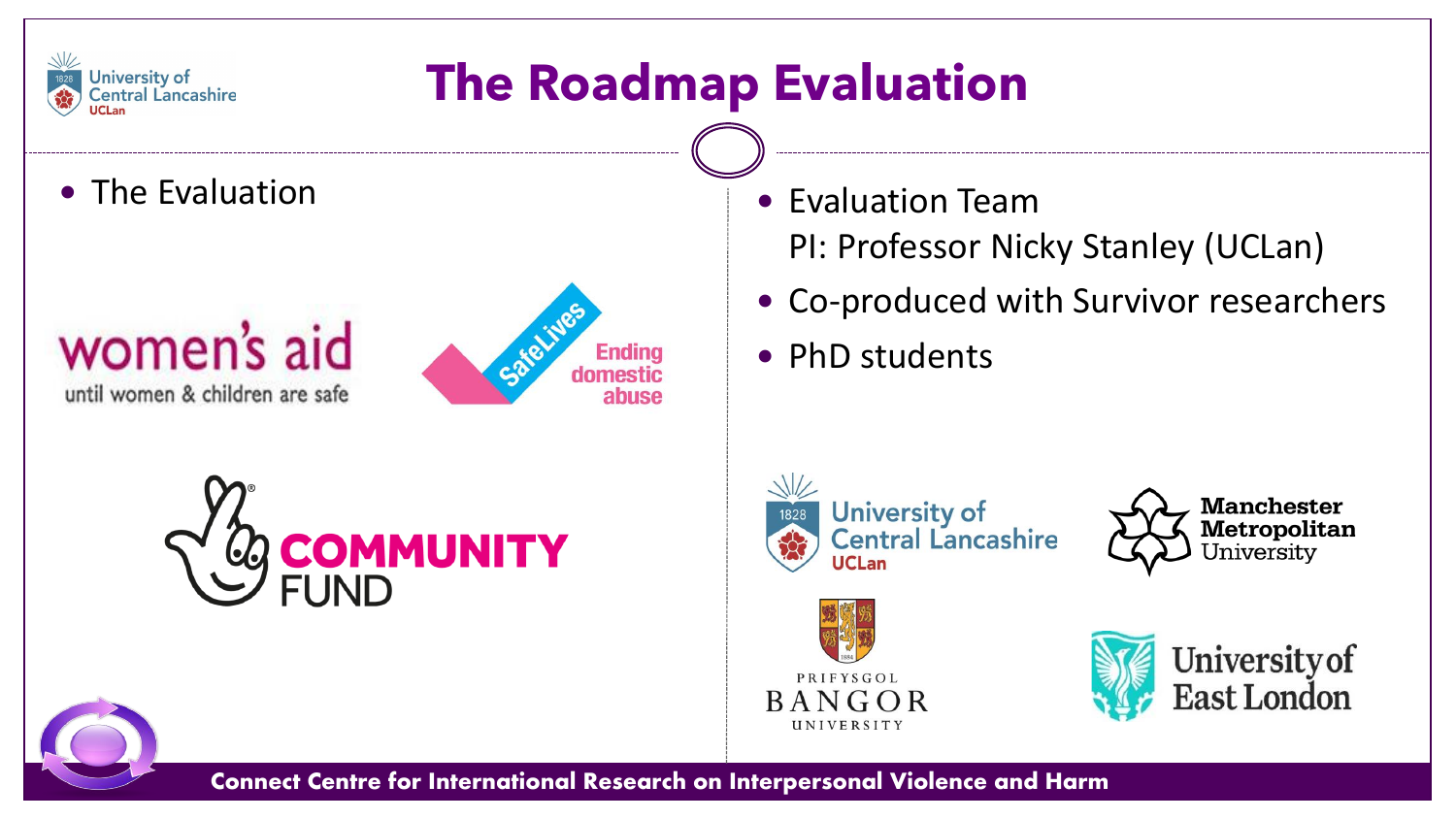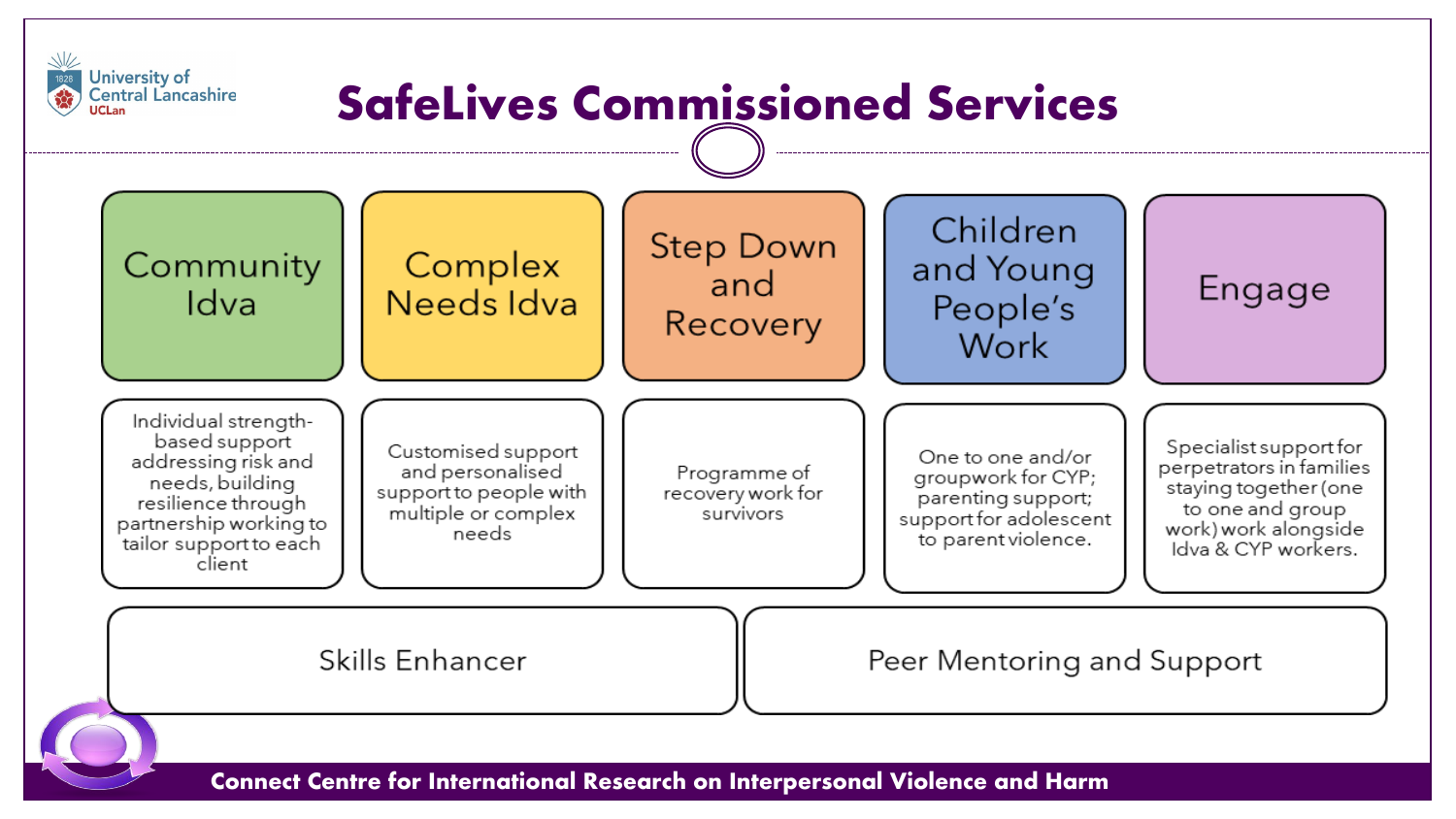# Who used the Service

Service users in the evaluation period: November 2018 – December 2020: **481 female survivors**

74% aged 26-45 83% White 94% heterosexual 84% had at least one child 23% had a disability

### **270 children**

**University of Central Lancashire** 

> 52% male, 48% female 83% White 66% aged 4-10 years

### **56 perpetrators**





82% White



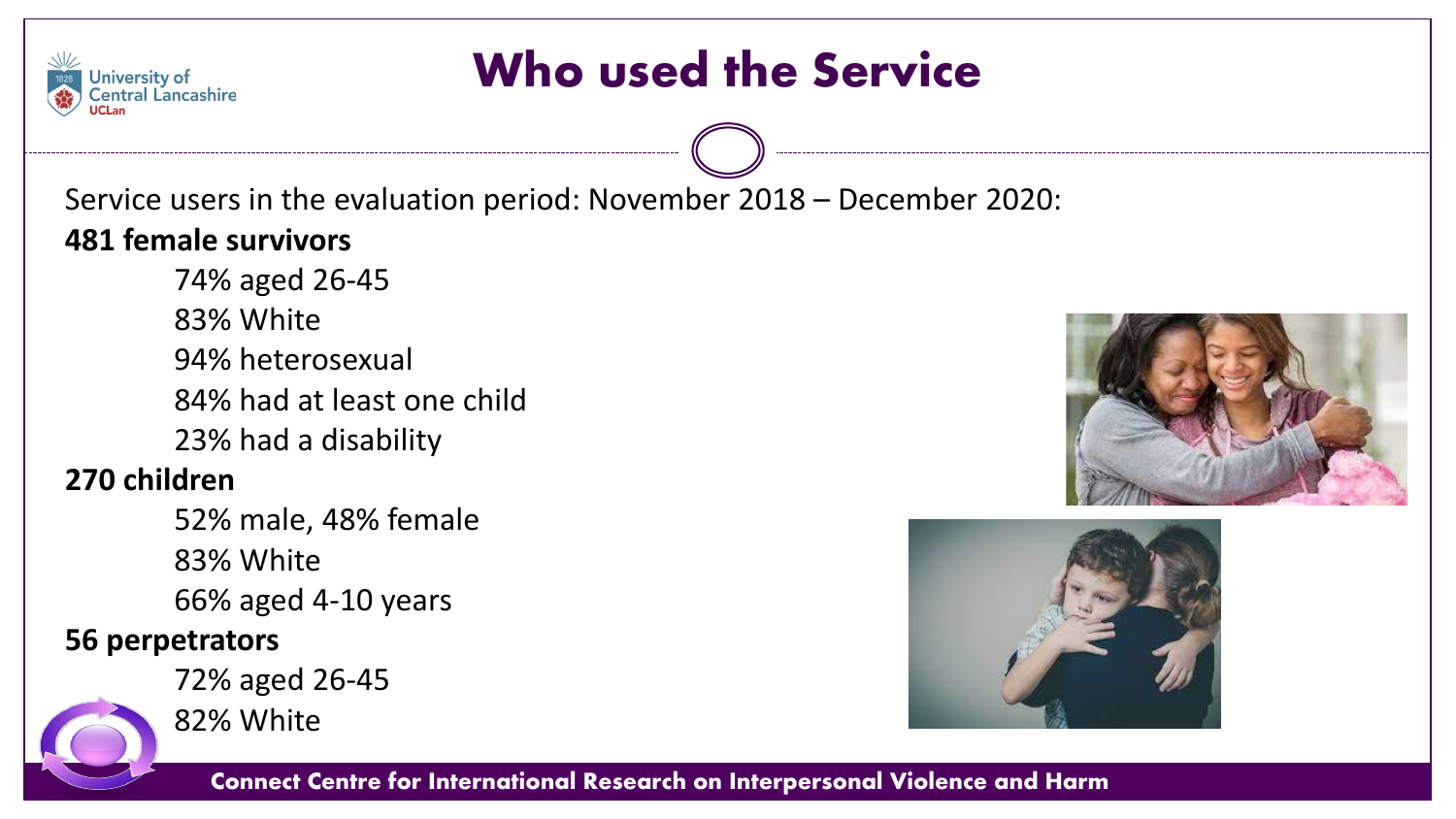# Evaluation Methods & Data Collected

 $\sqrt{2}$ 

 $\frac{1}{2}$ 

University of<br>Central Lancashire<br>UCLan

| <b>Method</b>                                                                                                                                                                                                                                                        | <b>Details</b>                                                                                                                                                                                                                            | <b>N</b>                           |
|----------------------------------------------------------------------------------------------------------------------------------------------------------------------------------------------------------------------------------------------------------------------|-------------------------------------------------------------------------------------------------------------------------------------------------------------------------------------------------------------------------------------------|------------------------------------|
| Survivor outcome<br><b>Measures</b>                                                                                                                                                                                                                                  | Self complete: T1 (baseline), T2 (+12 weeks) T3, (+24 weeks) &<br>end<br><b>Safety</b><br>" Coping and Confidence (REVA, Kelly et al 2014)<br>■ Wellbeing (Short Warwick-Edinburgh Mental Wellbeing<br>Scale)<br><b>Health (EQ-5D-3L)</b> | T1:188<br>$T1-T2:88$<br>$T1-T3:56$ |
| Individual interviews                                                                                                                                                                                                                                                | Semi-structured<br>Majority telephone interviews.                                                                                                                                                                                         | 54                                 |
| Focus group interviews                                                                                                                                                                                                                                               | Online, at the end of the course                                                                                                                                                                                                          | 5 (21 women)                       |
| Family case studies                                                                                                                                                                                                                                                  | Mother, child/children, workers, case data                                                                                                                                                                                                | 6                                  |
| Staff interviews &<br>survey<br><b>Contract Contract Contract Contract Contract Contract Contract Contract Contract Contract Contract Contract Contract Contract Contract Contract Contract Contract Contract Contract Contract Contract Contract Contract Contr</b> | <b>Qualitative interviews</b><br>Online survey                                                                                                                                                                                            | 14<br>15                           |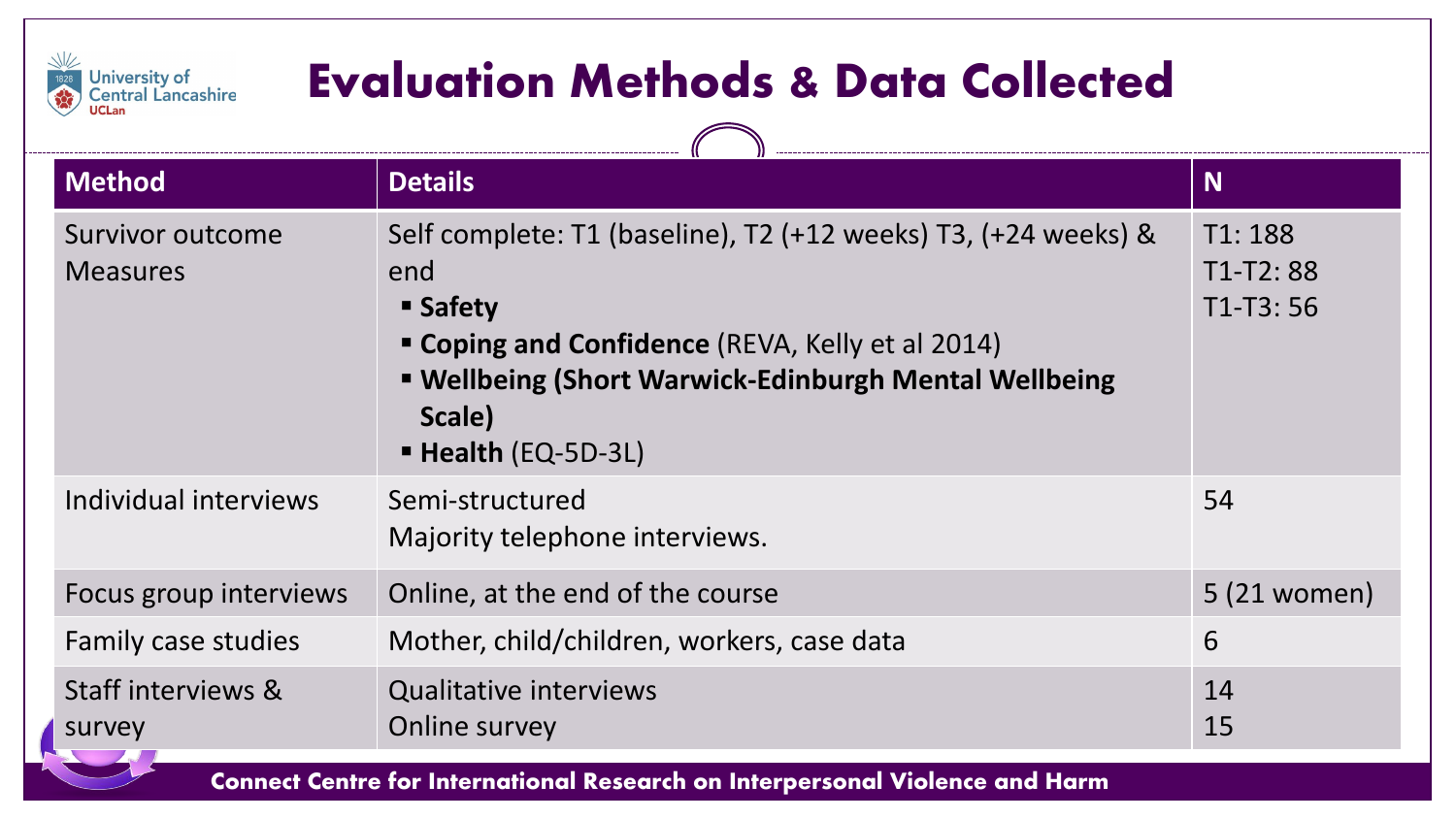

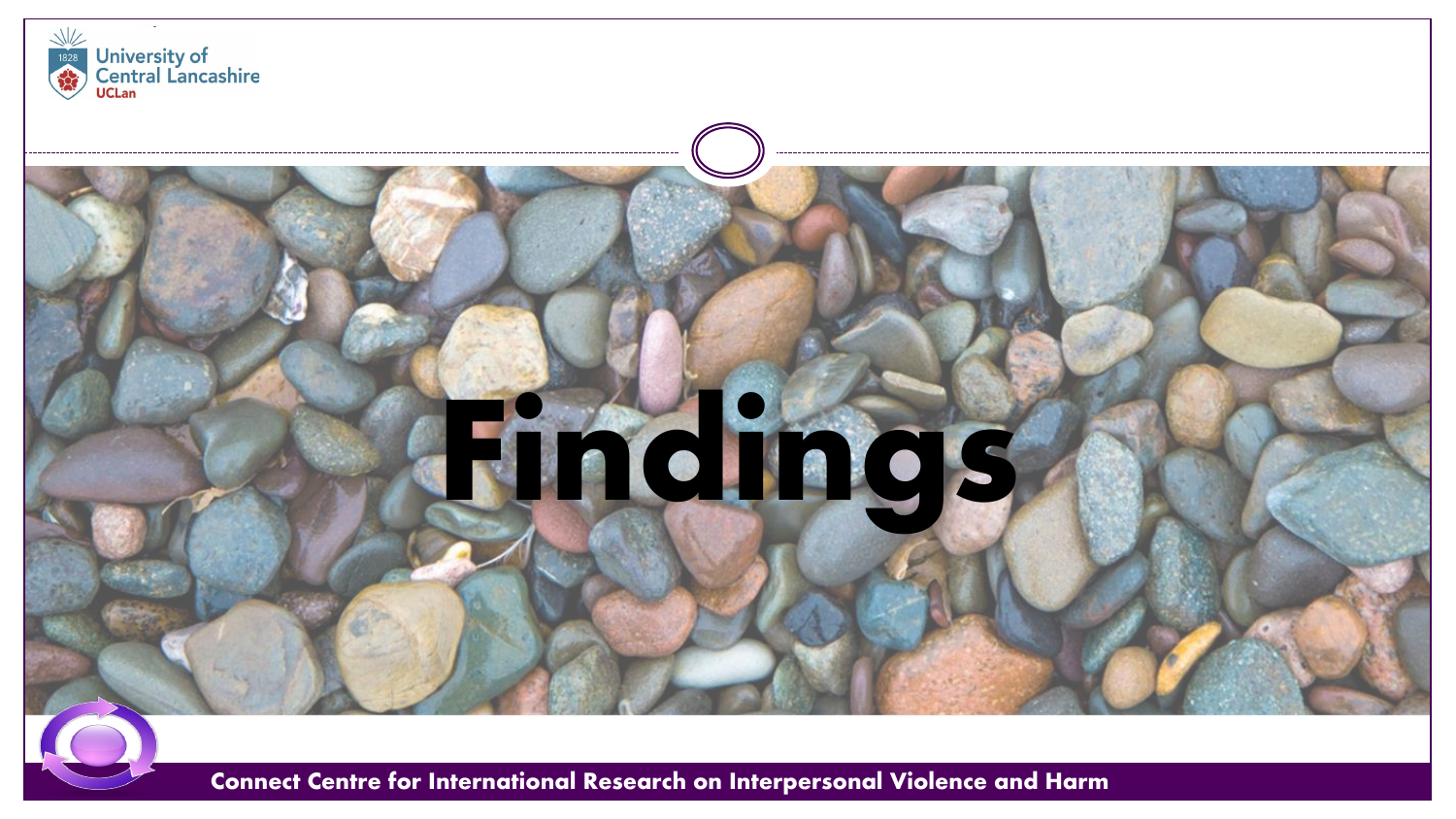

### Impact on survivors' safety

|                                                                                              | T1-T2 T1-T3 |   |
|----------------------------------------------------------------------------------------------|-------------|---|
| I have felt safe                                                                             | $\ast$      |   |
| My home felt safe and secure                                                                 | $\ast$      | ж |
| I have felt safe moving around my<br>neighbourhood                                           | $\ast$      | ж |
| I have felt safe online                                                                      | $\ast$      |   |
| I have felt that it is safe for my children to<br>spend time with their father (if relevant) | $\ast$      |   |
| I know where I can go for help when I                                                        |             |   |

need it

\* = significant change using the Wilcoxon signed ranks test

*I had a thing with not being able to lock my front door, because I saw it as my way out, rather than someone's way in… every week she'd ask you know, if I'd been able to do it, and gradually I got to the point where I was doing it all the time* 

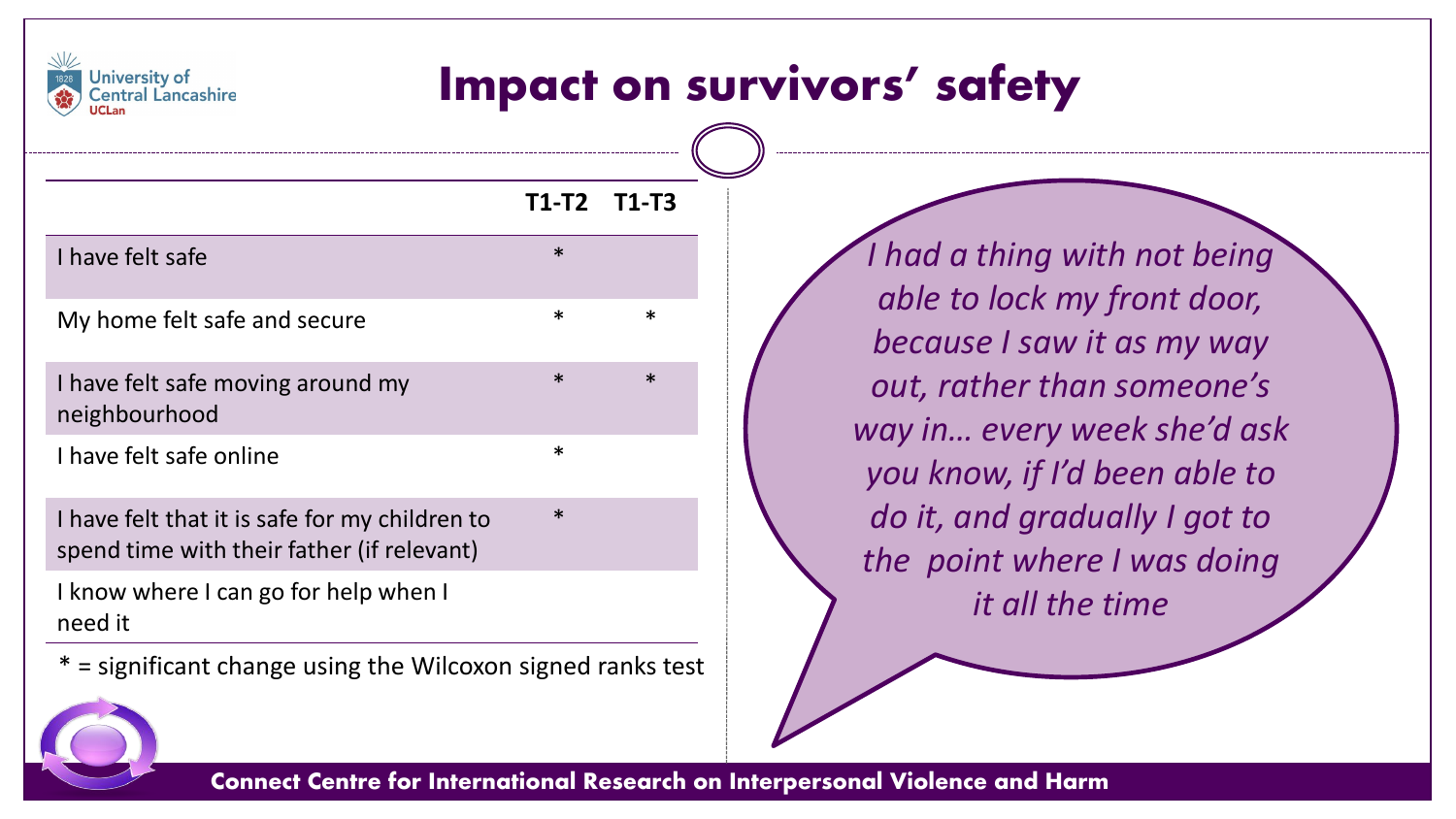

### Your Coping and Confidence

University of **Central Lancashire** 

> **2. Can you rate the following statements thinking about how you have felt over the last two weeks:**

|                                                                                      | <b>Never</b> | Not<br>very<br>often | Some of the<br>time | Most<br>of the<br>time | All of<br>the time |
|--------------------------------------------------------------------------------------|--------------|----------------------|---------------------|------------------------|--------------------|
| I have felt able to cope if things have gone wrong                                   |              |                      |                     |                        | a s                |
| I have felt able to deal with my daily life                                          |              |                      |                     |                        |                    |
| I have been able to make my own decisions                                            |              |                      |                     |                        |                    |
| I have felt able to speak to people about my<br>experiences of abuse, if I wanted to |              |                      |                     |                        | - 1                |
| I have been able to manage my use of<br>alcohol/medication/ drugs                    |              |                      |                     |                        |                    |
| I have been able to get a good night's sleep                                         |              |                      |                     |                        |                    |
| I have been confident about doing new things                                         |              |                      |                     |                        | H                  |
| I have felt in control of my life                                                    |              |                      |                     |                        |                    |
| I have good relationships with my children                                           |              |                      |                     |                        |                    |
| I have known that I was not responsible for the<br>abuse that happened to me         | n l          |                      |                     |                        |                    |
| I have been able to recognise if other people have<br>been behaving abusively        |              |                      |                     |                        |                    |

### **T1 - T2 changes**

- I have felt in control of my life
- I have been able to get a good night's sleep
- I have been able to recognise if other people have been behaving abusively
- I have known that I was not responsible for the abuse that happened to me

### **T1 - T3 changes**

- I have felt able to deal with my daily life
- I have felt able to speak to people about my experiences of abuse if I wanted to

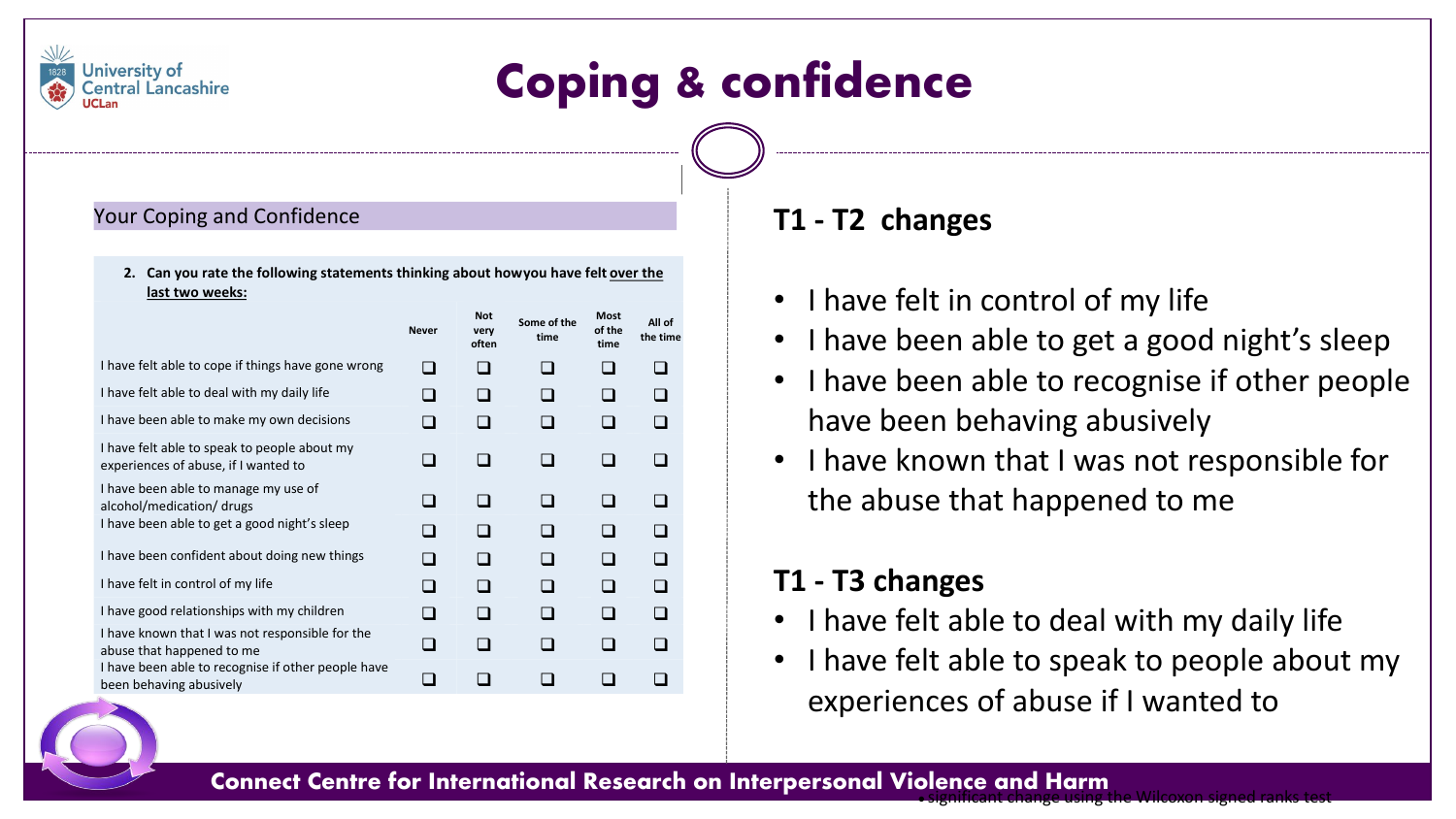

# Coping & confidence

*I'm a completely different person now, you know. I'm sort of really positive, confident, I've started my own business.* 

*…because the support I received and the support the boys received, …I have more knowledge now, before I didn't have… just understanding - …then I did the course…- that impact was on the boys as well. So, I can see that more clear...and it's just easier to deal with that as well.*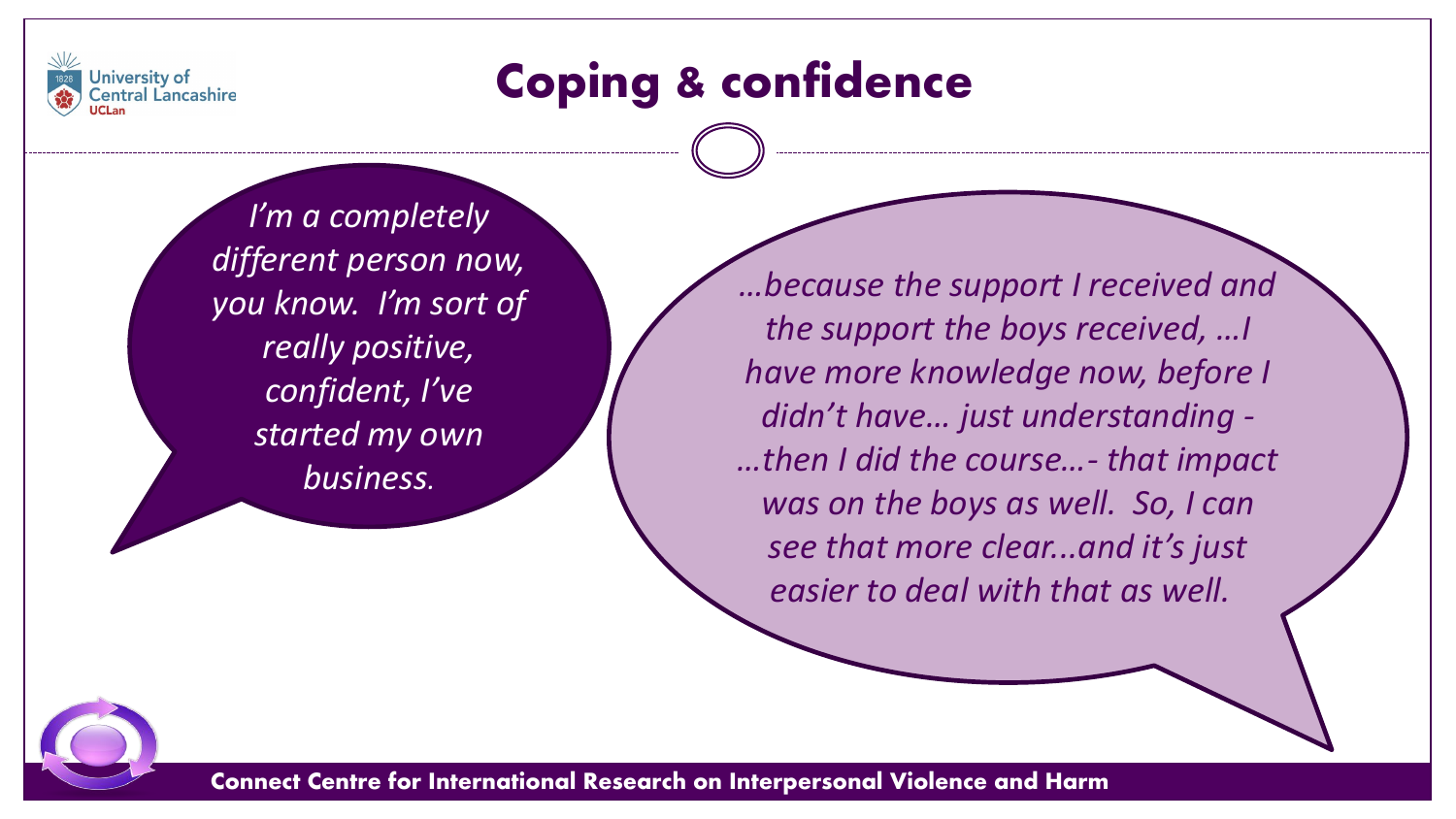

**T1-T2, increased by 1.11**, 21.62 to 22.72 UK women national mean: 23.6 (Ng Fat et al 2017)

Mostly due to the service 45%

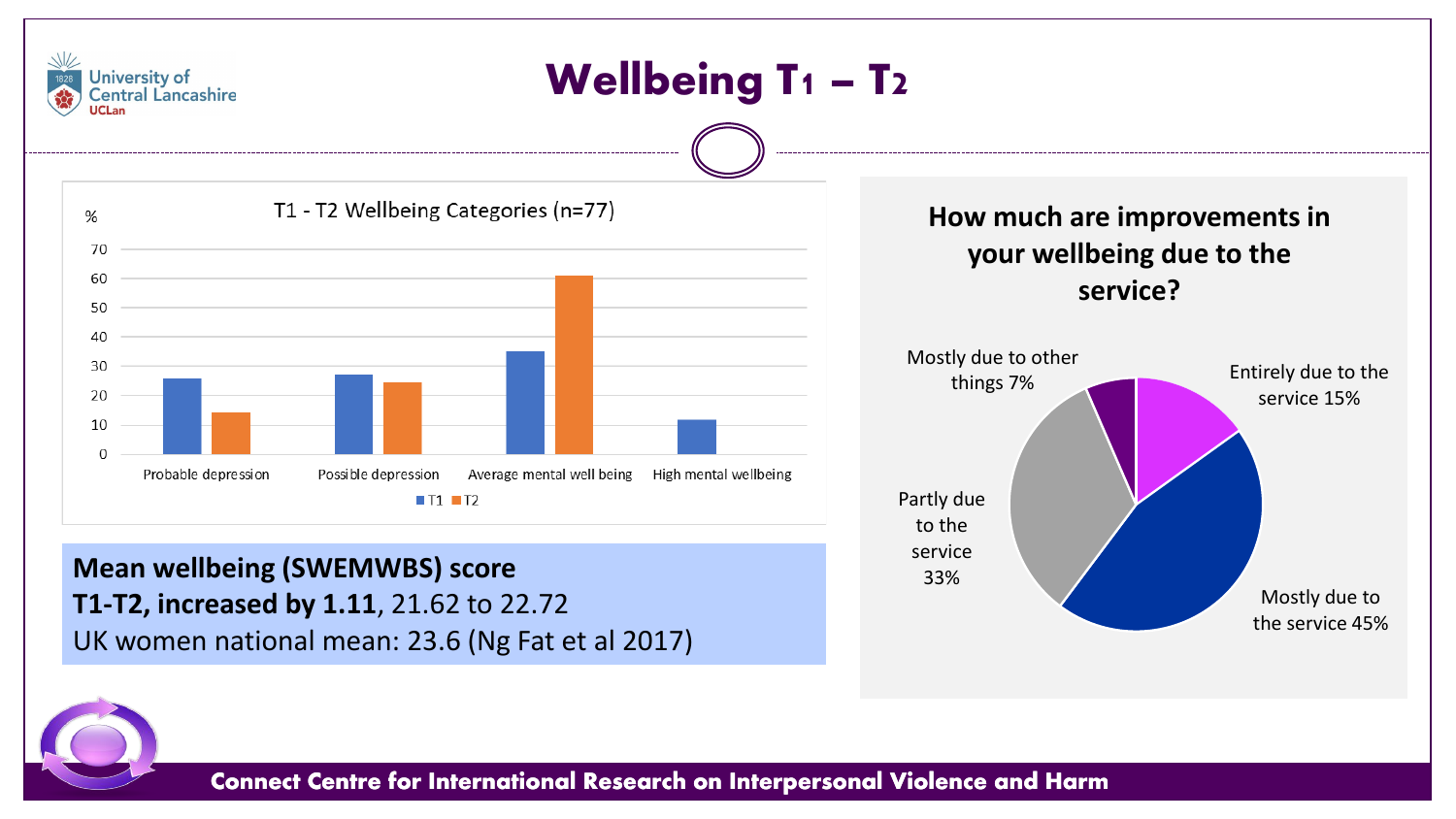

the service 49%

T1-T3, increased by 2.54, 20.71 – 23.3 (p=<0.001)

UK women national mean: 23.6 (Ng Fat et al 2017)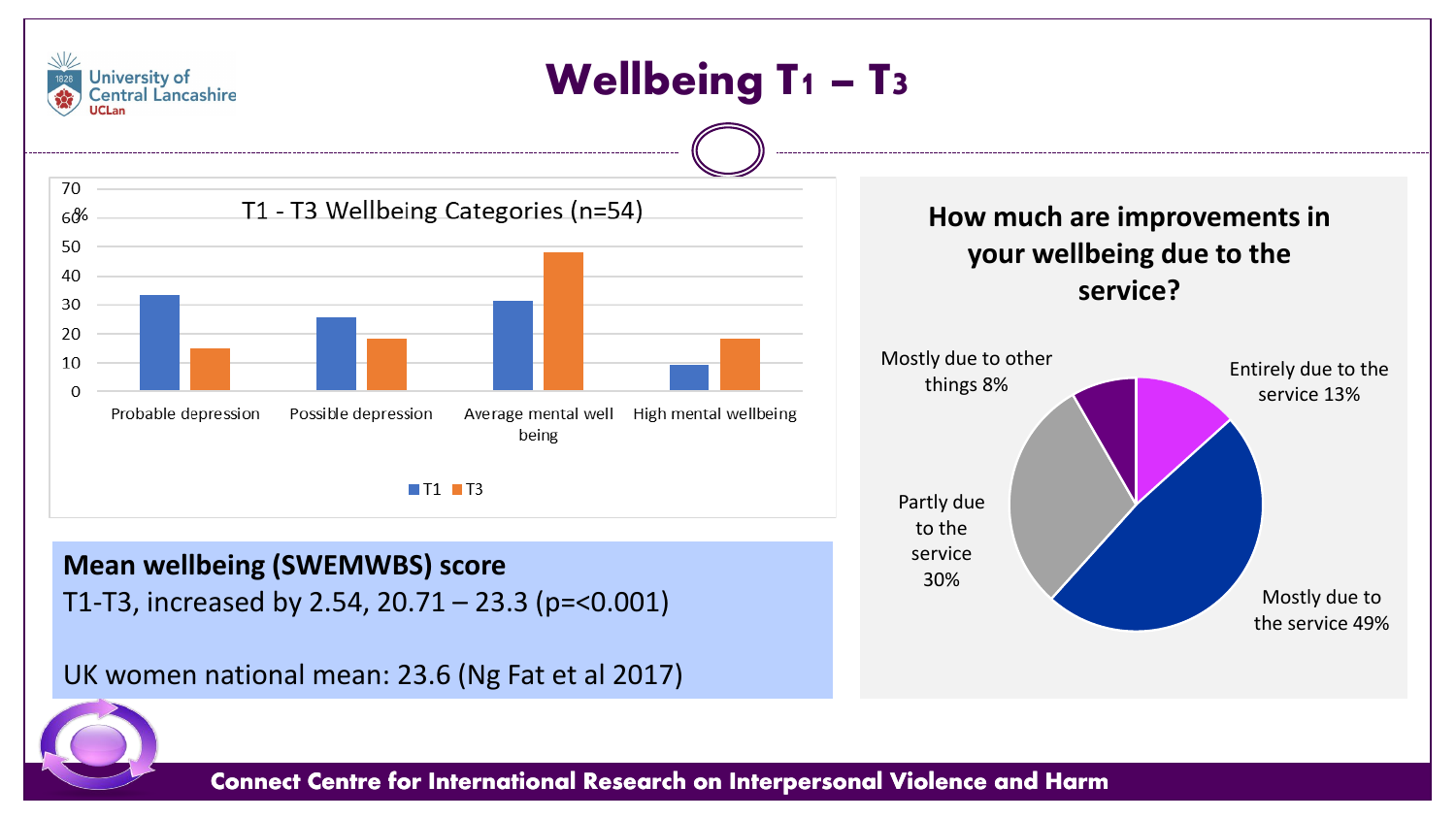

### Wellbeing – Survivors interviews

*My mental health has obviously got a lot better…I'm not waking up every morning feeling like I'm going to be sick, fearful.'*

*[worker] talked me through what sort of trauma is, what our brains are doing when we're in trauma, why our bodies react the way they do to it*

*So giving me those techniques that helped my wellbeing, they also helped me having a focus on where I want to be and where I want to go*

*… on my bar from one to ten, today my bar was on a six, last week it was on a five, so it's going up but the next week I could go back down again*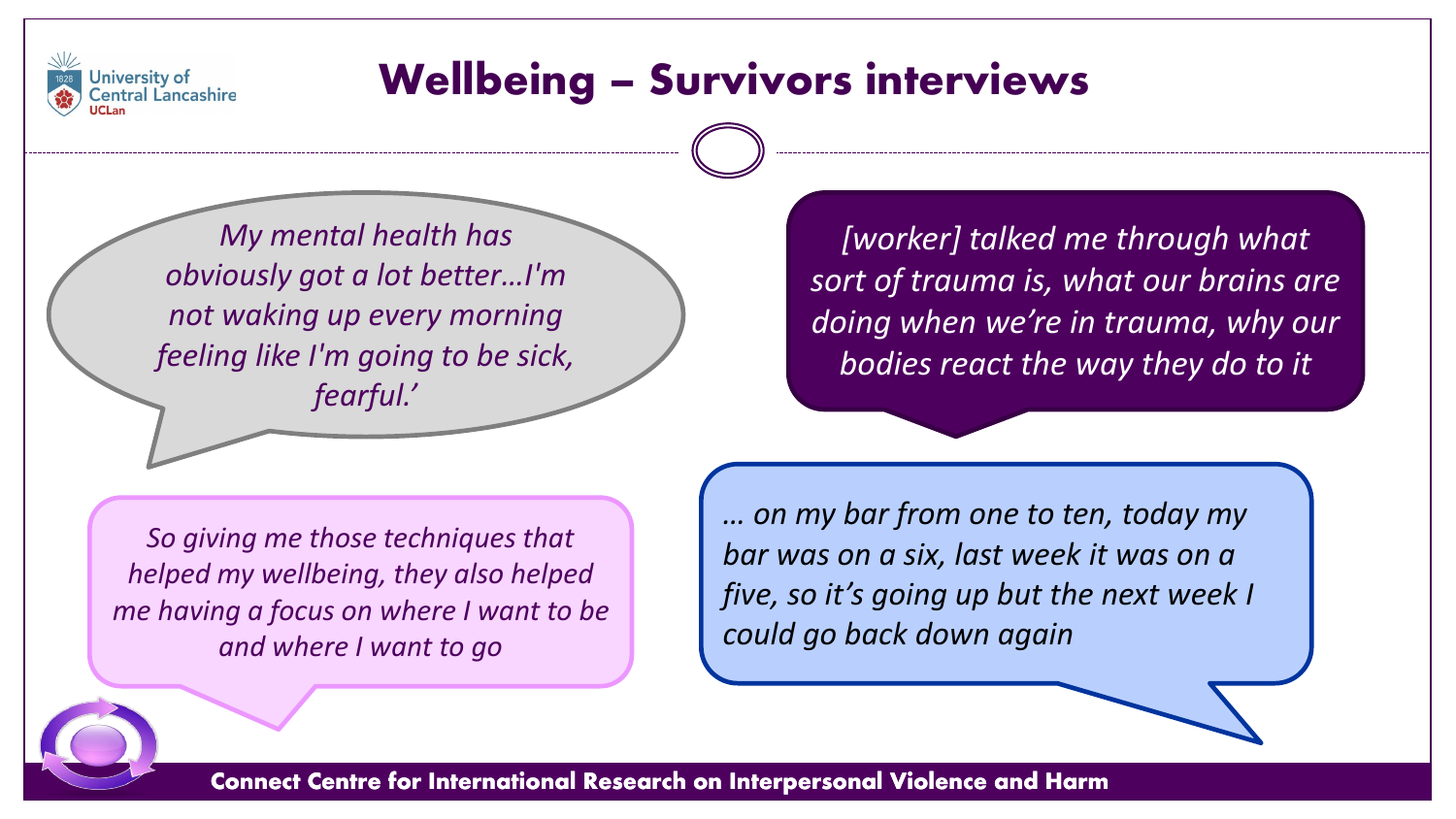

### Service elements: IDVA support

…it was about, obviously, getting my son back.. getting all the court stuff sorted, because I didn't know nothing, she helped me with that, by keeping my mental state stable because I get really high anxiety when, to do with my son's dad. And … she spoke about how much, what the different, emotional abuse and all different abuse that I've gone through, because I acknowledged, because before I didn't know.

Just having that contact, somebody to talk to and make me see that it wasn't right and sort of give me some pointers and different ways of handling things for myself. And to encourage me to have time for me, which is difficult when you're a mum of four on your own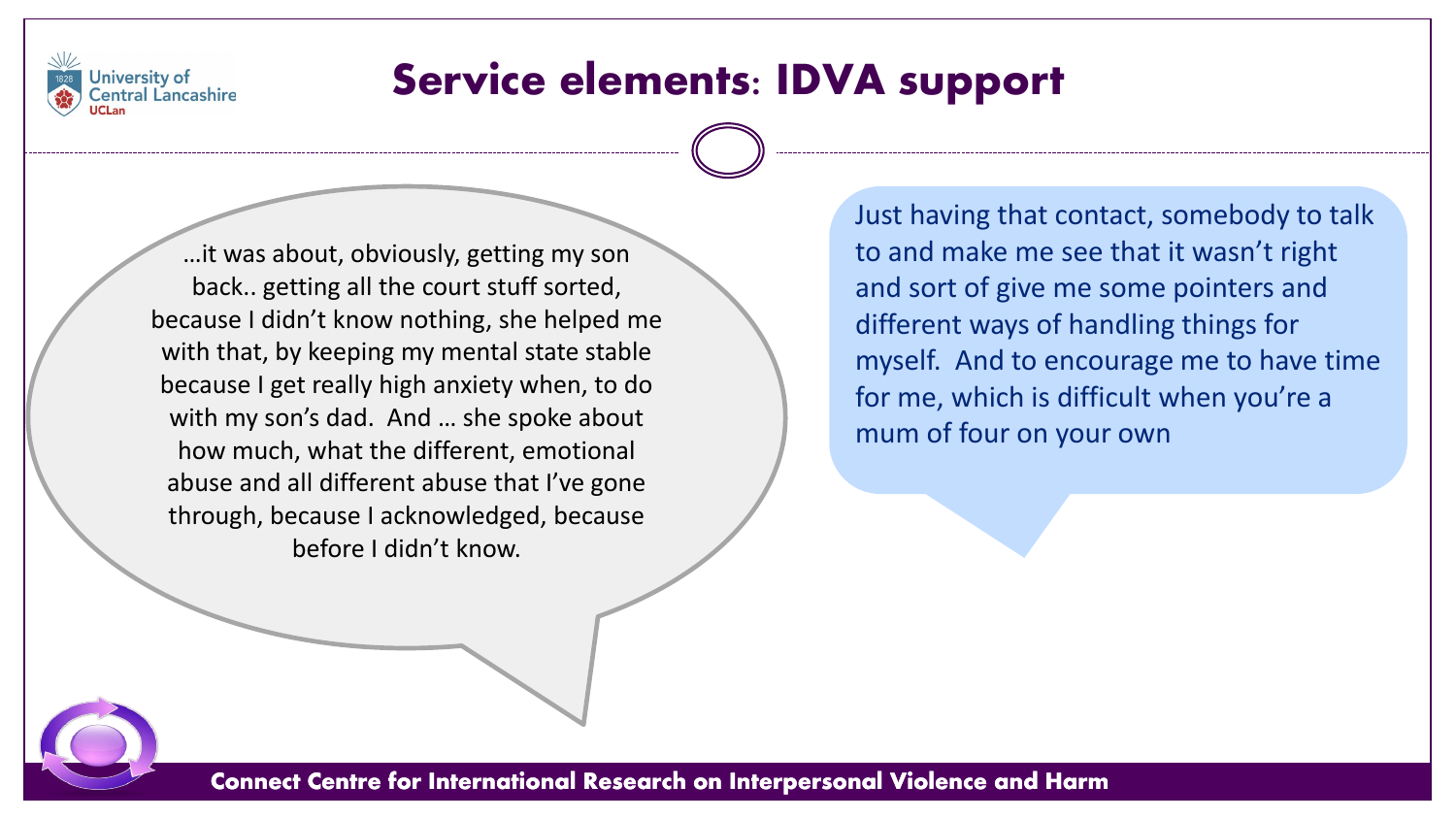

## Service elements: Group work & support

you just sort of think, oh my god, I'm not on my own, and it's just so empowering having other women that have been through it...we've got a WhatsApp Group between us all and we still keep in contact and see each other. So, it's lovely.

> I was lost because I was very lonely. I had no friends, I had no contact with neighbours, with my colleagues. I was really isolated and I needed the group work, just to feel a part of society.

I really liked the fact that it was a group environment, people could add in their experiences or not. And yes, you would just talk about what the types of abuse are, how that makes you feel, where you feel that physically in your body. And the fact that it's not OK to have someone make you feel this way. When your self-esteem is on the floor, you don't know any different than, especially that's the only relationship you've had

> When people are just in the same situation, you are free to speak and you have hope that things can get better, just as it was with them

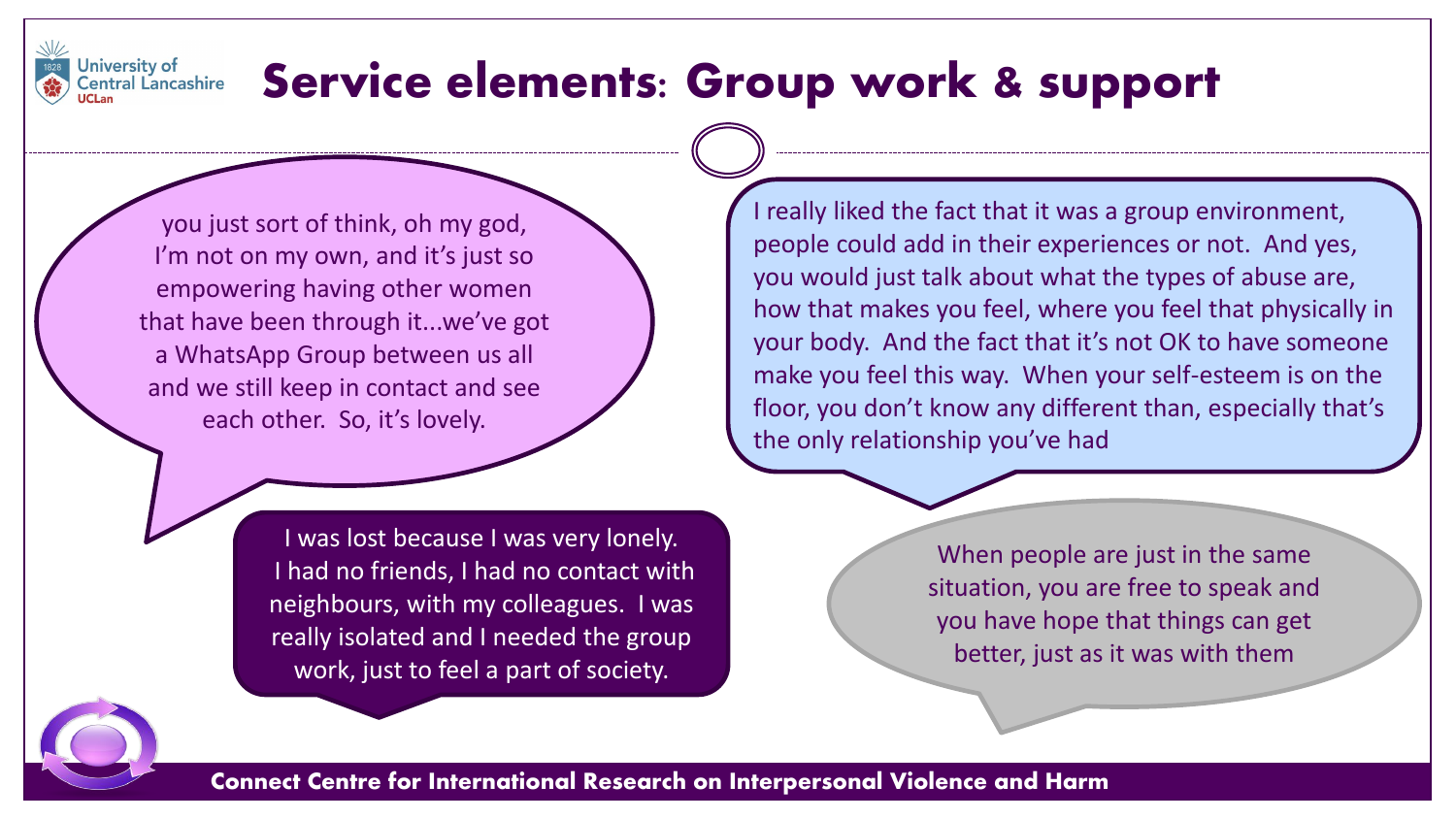

### Service elements: Counselling

*I'm kind of feeling that anxiety thing coming back, and the fact that I've only got two more sessions of the counselling and then it's like, then what?* 

*It's been pretty life changing in a mental sense. I'm getting so much better from that. I've not triggered since I've had the therapy.*

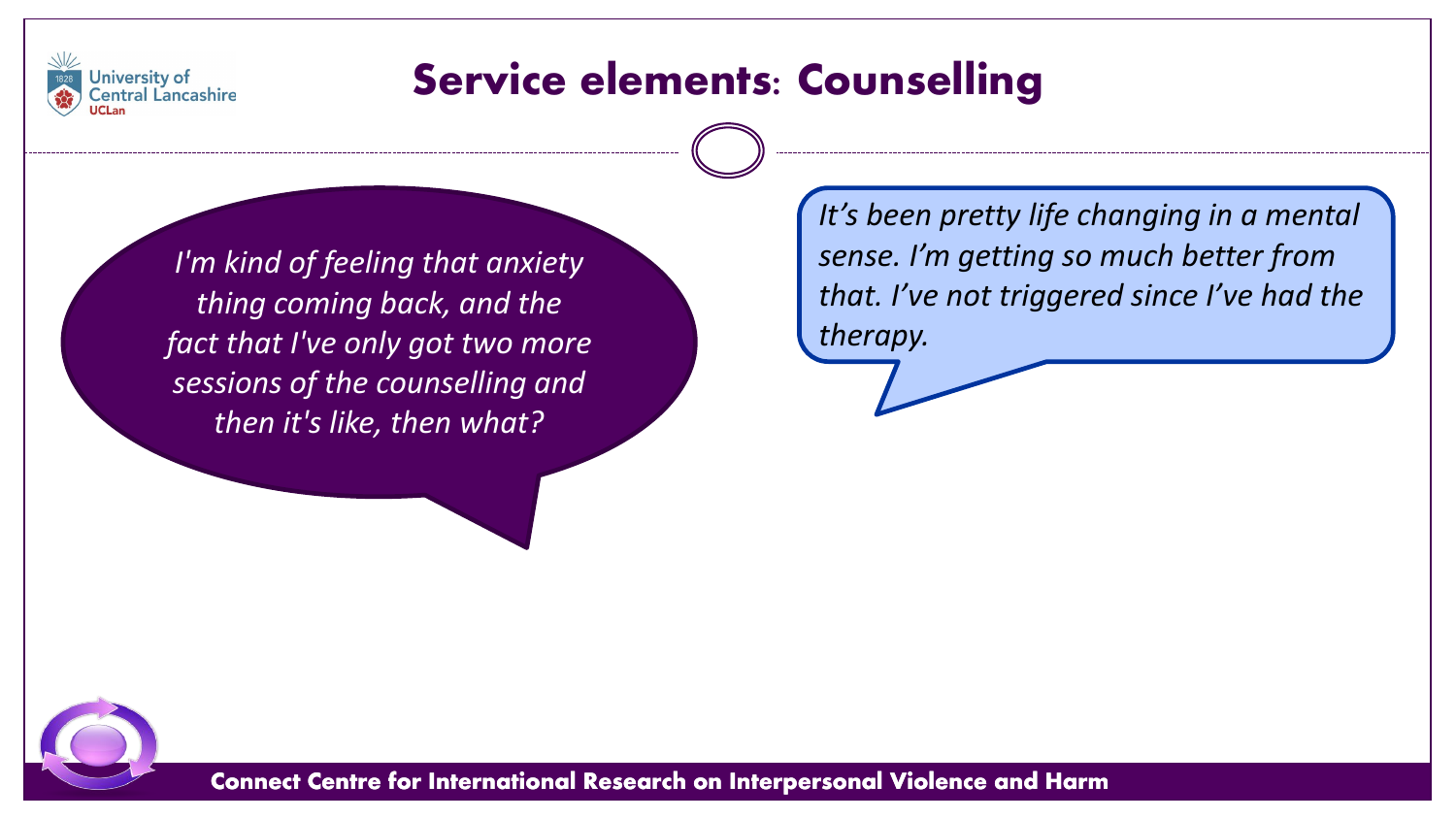

### Facilitators to delivery

- Variety of interventions to meet individual needs: survivors valued both individual and groupwork options
- Survivors valued being listened to and understood, and felt that the work matched their pace.

*I just felt that I was listened to and that what, what I was saying was being acted on, so it was very much sort of led by me if that makes sense, and what I needed.* 

*She explained everything that they could help, for me, and for the children. And always individually…It was like, we can offer this for [older son], we can offer this for [younger son], and I thought, it was always really personalised.*

*they're all singing off the same sheet. They're all working with you as a team and I think that is amazing*.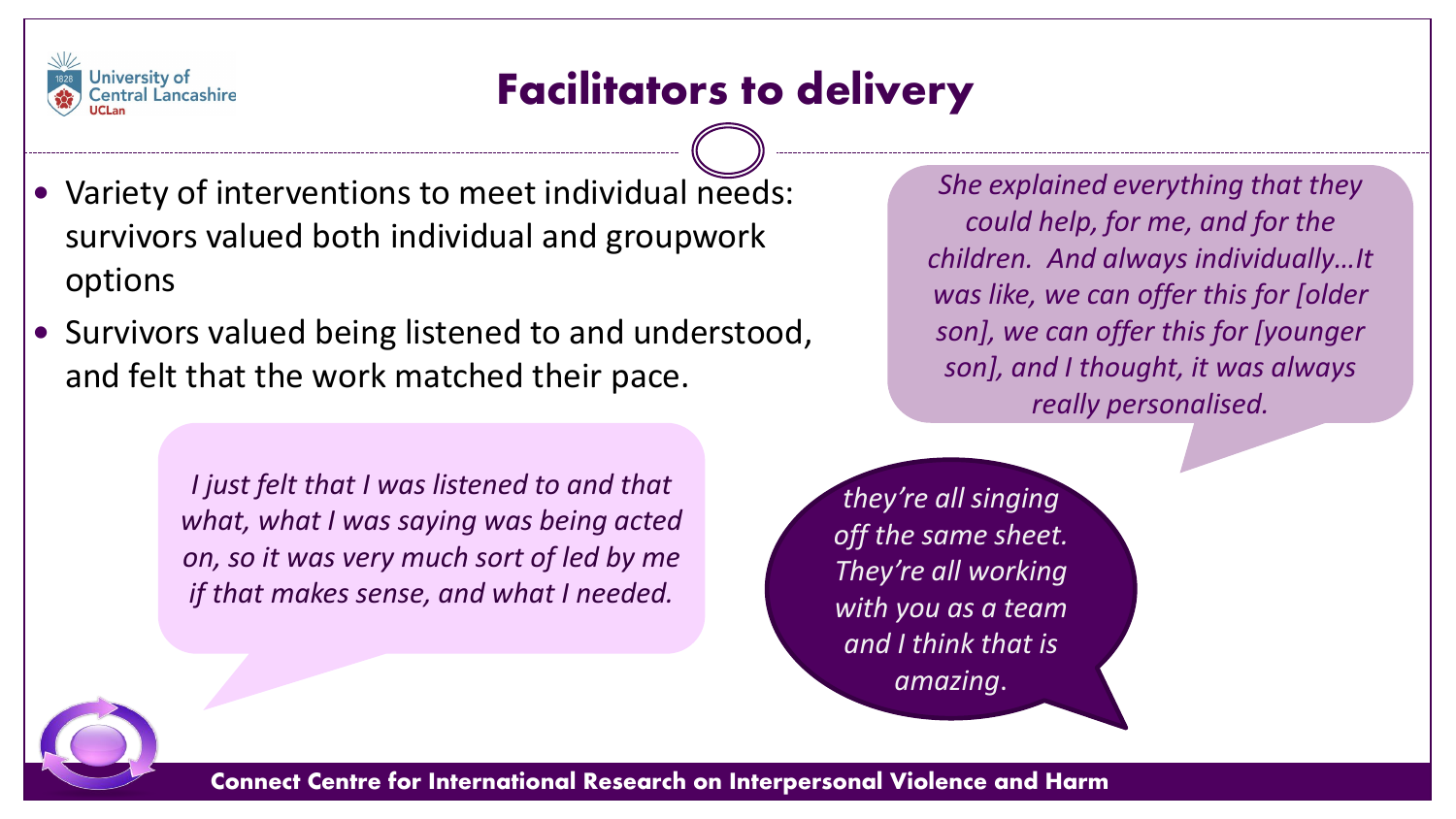

- Survivors reported **increased confidence and self-esteem and improvements in mental wellbeing**.
- Survivors had **low levels of mental health**. For work with all survivors, especially those with complex needs, to be effective, the links between DVA and mental health services, substance misuse services and other health services need to be strengthened.
- Value of **survivor-centred services**. Survivors valued exerting choice over the pace and type of interventions they received
- Survivors value a **flexible service** responsive to changing needs, offering individual and groupwork, support with parenting and for children and their partner (where applicable). This requires substantial resource, integration of staff roles and a clear service remit.



**University of**